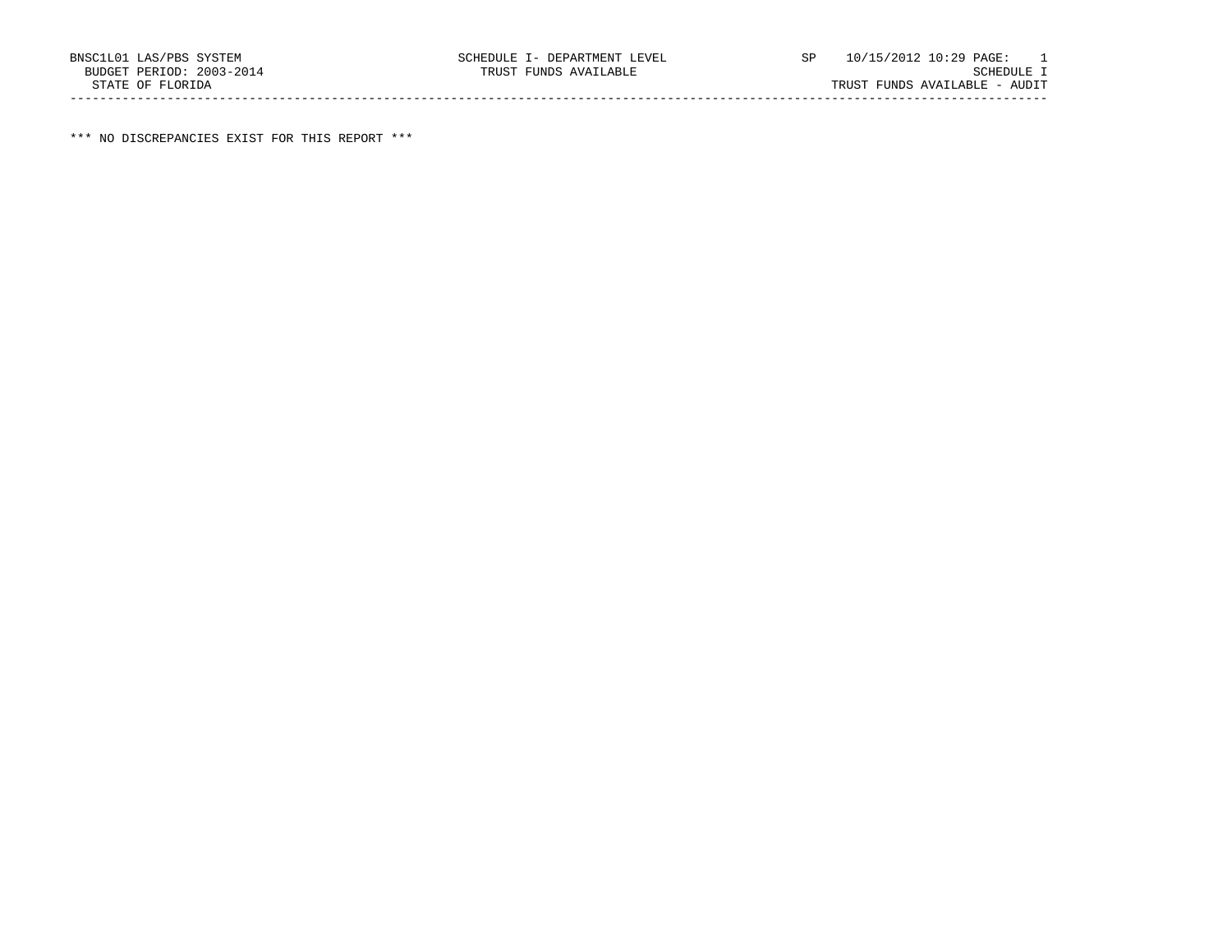| BNSC1L01 LAS/PBS SYSTEM<br>BUDGET PERIOD: 2003-2014<br>STATE OF FLORIDA                                                                                                                                                                                                                              | SCHEDULE I- DEPARTMENT LEVEL<br>TRUST FUNDS AVAILABLE            |         |                                                                                                                                                                                                           | SP 10/15/2012 10:29 PAGE:                                                                      | -1<br>SCHEDULE I<br>TRUST FUNDS AVAILABLE |
|------------------------------------------------------------------------------------------------------------------------------------------------------------------------------------------------------------------------------------------------------------------------------------------------------|------------------------------------------------------------------|---------|-----------------------------------------------------------------------------------------------------------------------------------------------------------------------------------------------------------|------------------------------------------------------------------------------------------------|-------------------------------------------|
|                                                                                                                                                                                                                                                                                                      |                                                                  |         | COL A01 COL A02 COL A03                                                                                                                                                                                   | ACT PR YR CURR YR EST AGY REQUEST AGY REQ N/R<br>EXP 2011-12 EXP 2012-13 FY 2013-14 FY 2013-14 | COL A04                                   |
| JUVENILE JUSTICE, DEPT OF 80000000                                                                                                                                                                                                                                                                   |                                                                  |         |                                                                                                                                                                                                           |                                                                                                |                                           |
| FUND: ADMINISTRATIVE TRUST FUND<br>2021                                                                                                                                                                                                                                                              |                                                                  |         |                                                                                                                                                                                                           |                                                                                                |                                           |
| SECTION I: DETAIL OF REVENUES<br>CODE                                                                                                                                                                                                                                                                | REVENUE CAP SVC AUTH MATCHING % CFDA<br>CHG % ST I/C LOC I/C NO. |         |                                                                                                                                                                                                           |                                                                                                |                                           |
| 01 BAGALYARIENIION FEED 000799 NO 0.0 216.103 0.00 0.00 16.540 51,433 16,433 16,433 16,433 16,433                                                                                                                                                                                                    |                                                                  |         |                                                                                                                                                                                                           |                                                                                                |                                           |
| TOTAL TO LINE B IN SECTION IV                                                                                                                                                                                                                                                                        |                                                                  |         | 306,427 662,363 662,363                                                                                                                                                                                   |                                                                                                |                                           |
| SECTION II: DETAIL OF NONOPERATING EXPENDITURES                                                                                                                                                                                                                                                      | OBJECT TRANSFER CFDA<br>CODE<br>TO BE<br>NO.                     |         |                                                                                                                                                                                                           |                                                                                                |                                           |
| 01 TRANSFER TO GENERAL REVENUE - SWCAP<br>02 REFUNDS<br>03 SERVICE CHARGE TO GENERAL REVENUE                                                                                                                                                                                                         | 810000 80750100<br>880800 80750100                               | 277     | 1,127 638 638<br>$20,380$ $51,674$ $51,674$                                                                                                                                                               |                                                                                                |                                           |
|                                                                                                                                                                                                                                                                                                      |                                                                  |         |                                                                                                                                                                                                           |                                                                                                |                                           |
| TOTAL TO LINE E IN SECTION IV                                                                                                                                                                                                                                                                        |                                                                  |         | 21,784 52,312 52,312                                                                                                                                                                                      |                                                                                                |                                           |
| SECTION III: ADJUSTMENTS                                                                                                                                                                                                                                                                             | OBJECT<br>CODE                                                   |         |                                                                                                                                                                                                           |                                                                                                |                                           |
| 01 SEPTEMBER REVERSIONS<br>02 SERVICE CHARGE TO GENERAL REVENUE ADJMT                                                                                                                                                                                                                                | 991000<br>991000                                                 |         | 5,416 198,049<br>9,093 51,674                                                                                                                                                                             | $51,674$ $51,674$                                                                              |                                           |
| TOTAL TO LINE H IN SECTION IV                                                                                                                                                                                                                                                                        |                                                                  |         |                                                                                                                                                                                                           | 14,509 249,723 51,674                                                                          |                                           |
| SECTION IV: SUMMARY                                                                                                                                                                                                                                                                                  |                                                                  |         |                                                                                                                                                                                                           |                                                                                                |                                           |
| UNRESERVED FUND BALANCE - JULY 1<br>ADD: REVENUES (FROM SECTION I)<br>TOTAL FUNDS AVAILABLE (LINE A + LINE B)<br>LESS: OPERATING EXPENDITURES<br>LESS: NONOPERATING EXPENDITURES (SECTION II) (E)<br>LESS: FIXED CAPITAL OUTLAY (TOTAL ONLY)<br>UNRESERVED FUND BALANCE - JUNE 30 - BEFORE ADJ $(G)$ | (A)<br>(B)<br>(C)<br>(D)<br>(F)                                  |         | $\begin{array}{cccc} 199, 213 & 16, 500 & 158, 003 \\ 306, 427 & 662, 363 & 662, 363 \\ 505, 640 & 678, 863 & 820, 366 \\ 481, 865 & 718, 271 & 718, 271 \\ 21, 784 & 52, 312 & 52, 312 \end{array}$      |                                                                                                |                                           |
| NET ADJUSTMENTS (FROM SECTION III) (H)<br>ADJUSTED UNRESERVED FUND BALANCE - JUNE 30 $(1)$                                                                                                                                                                                                           |                                                                  |         | $\begin{array}{cccc} 1\, ,991 & \qquad & 91\, ,720- & \qquad & 49\, ,783 \\ 14\, ,509 & \qquad & 249\, ,723 & \qquad & 51\, ,674 \\ 16\, ,500 & \qquad & 158\, ,003 & \qquad & 101\, ,457 \\ \end{array}$ |                                                                                                |                                           |
| TOTAL UNRESERVED FUND BALANCE FROM STATEWIDE CFO FILE:                                                                                                                                                                                                                                               |                                                                  | 199,213 |                                                                                                                                                                                                           |                                                                                                |                                           |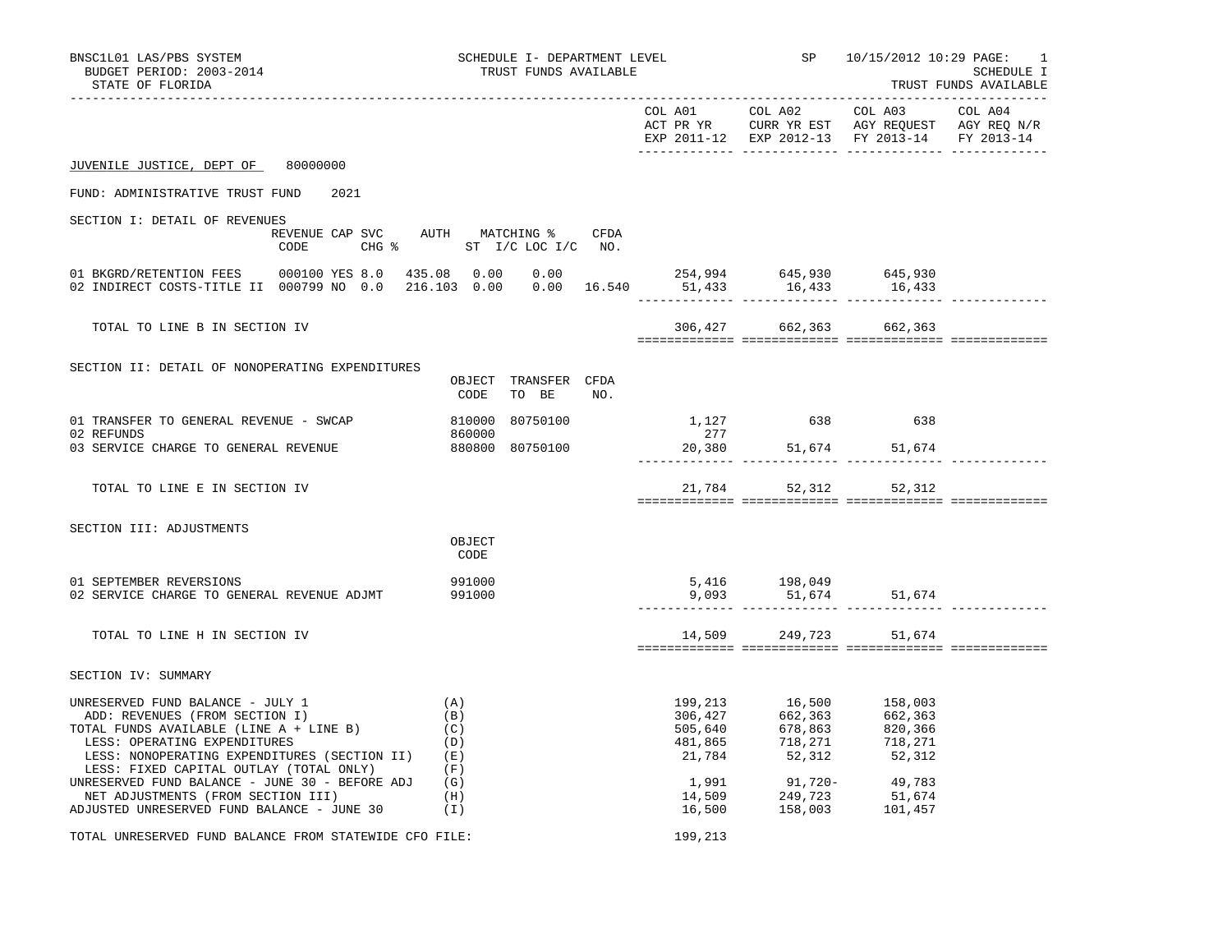| BNSC1L01 LAS/PBS SYSTEM<br>BUDGET PERIOD: 2003-2014<br>STATE OF FLORIDA | SCHEDULE I- DEPARTMENT LEVEL<br>TRUST FUNDS AVAILABLE |                                     | SP 10/15/2012 10:29 PAGE: 2 | SCHEDULE I<br>TRUST FUNDS AVAILABLE                         |                        |
|-------------------------------------------------------------------------|-------------------------------------------------------|-------------------------------------|-----------------------------|-------------------------------------------------------------|------------------------|
|                                                                         |                                                       | COL A01<br>ACT PR YR<br>EXP 2011-12 | COL A02<br>CURR YR EST      | COL A03<br>AGY REQUEST<br>EXP 2012-13 FY 2013-14 FY 2013-14 | COL A04<br>AGY REQ N/R |
| JUVENILE JUSTICE, DEPT OF 80000000                                      |                                                       |                                     |                             |                                                             |                        |
| FUND: ADMINISTRATIVE TRUST FUND 2021                                    |                                                       |                                     |                             |                                                             |                        |
|                                                                         |                                                       |                                     |                             |                                                             |                        |
| SCHEDULE IB: DETAIL OF UNRESERVED FUND BALANCE                          | FUNDING SOURCE<br>STATE (S)<br>NONSTATE (N)           |                                     |                             |                                                             |                        |
| 01 INDIRECT PROGRAM COSTS - TITLE II                                    | $_{\rm N}$                                            |                                     |                             | 16,500 158,003 101,457                                      |                        |
| ADJUSTED UNRESERVED FUND BALANCE - JUNE 30                              |                                                       |                                     |                             | 16,500 158,003 101,457                                      |                        |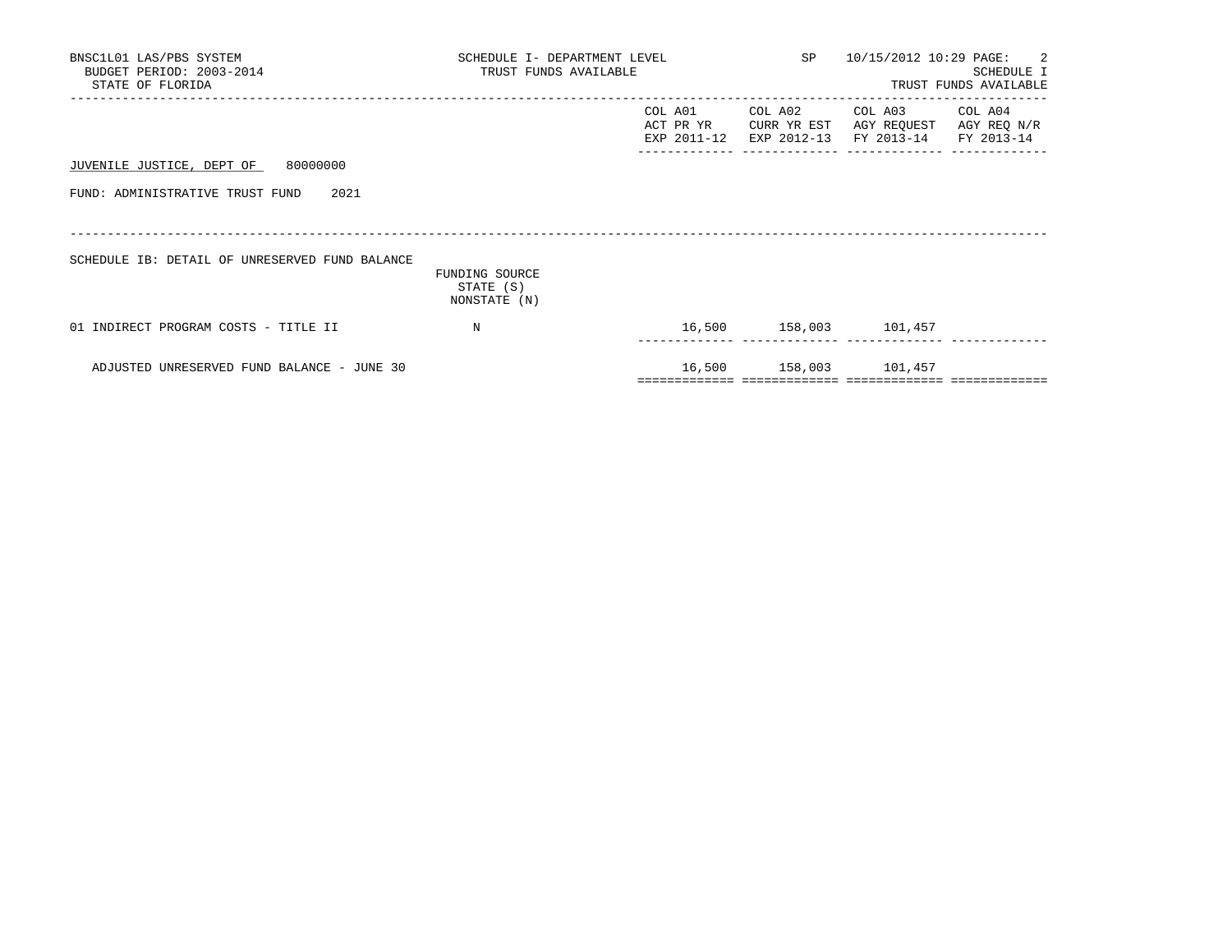| boboni fintiop:<br>STATE OF FLORIDA                                                                                                                                                                                                                                                                          |                                |                                                                                                                            |                                       |               |                       |                                                                                                                                                                           |                                                                                                                                | ----------<br>TRUST FUNDS AVAILABLE |
|--------------------------------------------------------------------------------------------------------------------------------------------------------------------------------------------------------------------------------------------------------------------------------------------------------------|--------------------------------|----------------------------------------------------------------------------------------------------------------------------|---------------------------------------|---------------|-----------------------|---------------------------------------------------------------------------------------------------------------------------------------------------------------------------|--------------------------------------------------------------------------------------------------------------------------------|-------------------------------------|
|                                                                                                                                                                                                                                                                                                              |                                |                                                                                                                            |                                       |               |                       | COL A01 COL A02                                                                                                                                                           | COL A03<br>ACT PR YR $\,$ CURR YR EST $\,$ AGY REQUEST $\,$ AGY REQ $\rm N/R$<br>EXP 2011-12 EXP 2012-13 FY 2013-14 FY 2013-14 | COL A04                             |
| JUVENILE JUSTICE, DEPT OF 80000000                                                                                                                                                                                                                                                                           |                                |                                                                                                                            |                                       |               |                       |                                                                                                                                                                           |                                                                                                                                |                                     |
| FUND: FEDERAL GRANTS TRUST FUND                                                                                                                                                                                                                                                                              | 2261                           |                                                                                                                            |                                       |               |                       |                                                                                                                                                                           |                                                                                                                                |                                     |
| SECTION I: DETAIL OF REVENUES                                                                                                                                                                                                                                                                                | REVENUE CAP SVC<br>CODE        | CHG % ST I/C LOC I/C NO.                                                                                                   | AUTH MATCHING %                       | CFDA          |                       |                                                                                                                                                                           |                                                                                                                                |                                     |
| 01 INTEREST - FEDERAL $000504$ NO 0.0<br>02 JUV ACCT BLOCK GRANT 000700 NO 0.0<br>03 OJJDP TITLE II<br>04 OJJDP TITLE V<br>05 BJA FY 12 SECOND CHANCE 000700 NO 0.0<br>06 TRF/FDOE(2315) NSL PGM 001510 NO 0.0<br>07 TRF/FDACS(2315)NSL PGM   001510 NO   0.0<br>08 TRF/FDLE(2261)ARRA-BYRN 001510 NO 0.0    | 000700 NO 0.0<br>000700 NO 0.0 | 17.61 0.00<br>216.103 0.00<br>216.103 0.00<br>216.103 0.00<br>216.103 0.00<br>216.103 0.00<br>216.103 0.00<br>216.103 0.00 | 0.00<br>0.00<br>0.00<br>0.00<br>0.00  |               |                       | $\begin{array}{cccc} 0.00 & 16.523 & 150,000 & 150,000 \\ 0.00 & 16.523 & 1,601,754 & 956,234 & 956,234 \\ 0.00 & 16.540 & 2,021,703 & 8,584,360 & 1,060,008 \end{array}$ |                                                                                                                                |                                     |
| 09 TRF/FDCF(2261) CJG 001510 NO 0.0<br>10 TRF/FDCF(2261)TITLE IVE 001510 NO 0.0 216.103 0.00<br>11 REFUNDS                                                                                                                                                                                                   | 001800 NO 0.0                  | 216.103 0.00<br>215                                                                                                        | 0.00<br>0.00<br>0.00                  | $0.00$ 93.658 |                       |                                                                                                                                                                           |                                                                                                                                |                                     |
| TOTAL TO LINE B IN SECTION IV                                                                                                                                                                                                                                                                                |                                |                                                                                                                            |                                       |               |                       | 6,322,515 12,566,550 4,690,593                                                                                                                                            |                                                                                                                                |                                     |
| SECTION II: DETAIL OF NONOPERATING EXPENDITURES                                                                                                                                                                                                                                                              |                                |                                                                                                                            | OBJECT TRANSFER CFDA<br>CODE<br>TO BE | NO.           |                       |                                                                                                                                                                           |                                                                                                                                |                                     |
| 01 ASSESSMENT ON INVESTMENTS<br>02 REFUNDS<br>03 BUDGET AMENDMENT - EOG LOG #: B0088<br>04 BUDGET AMENDMENT - EOG LOG #: B0202<br>05 UNFUNDED BUDGET - NSL PROGRAM<br>06 UNFUNDED BUDGET - SECOND CHANCE<br>07 UNFUNDED BUDGET - TITLE II<br>08 UNFUNDED BUDGET - TITLE IV-E<br>09 UNFUNDED BUDGET - TITLE V |                                | 899000<br>899000<br>899000<br>899000<br>899000                                                                             | 830000<br>860000<br>899000<br>899000  |               | 463<br>$\overline{1}$ | 34,473<br>297,403                                                                                                                                                         | 792,305- 1,603,415-<br>74,351-223,052-<br>4,792,920-<br>$250,000 - 250,000 -$<br>168,431-                                      |                                     |
| TOTAL TO LINE E IN SECTION IV                                                                                                                                                                                                                                                                                |                                |                                                                                                                            |                                       |               |                       |                                                                                                                                                                           | 464 784, 780 - 7, 037, 818 -                                                                                                   |                                     |
| SECTION III: ADJUSTMENTS                                                                                                                                                                                                                                                                                     |                                |                                                                                                                            | OBJECT<br>CODE                        |               |                       |                                                                                                                                                                           |                                                                                                                                |                                     |
| 01 ROUNDING ADJUSTMENT<br>02 SEPTEMBER REVERSIONS                                                                                                                                                                                                                                                            |                                |                                                                                                                            | 991000<br>991000                      |               | $3 -$<br>988,258      | 1,201,744                                                                                                                                                                 |                                                                                                                                |                                     |

02 SEPTEMBER REVERSIONS 991000 988,258 1,201,744

------------- ------------- ------------- -------------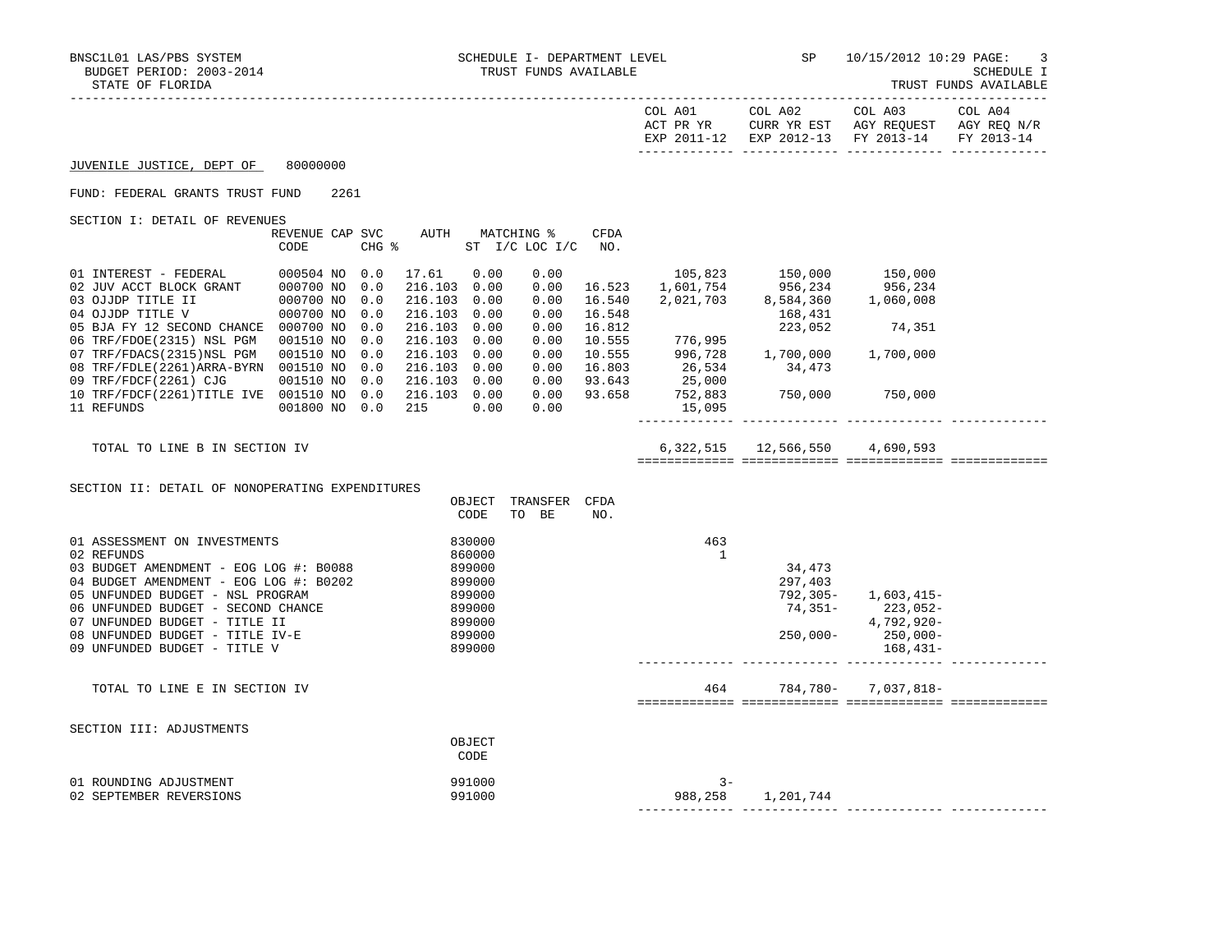| BNSC1L01 LAS/PBS SYSTEM<br>BUDGET PERIOD: 2003-2014<br>STATE OF FLORIDA                                                                                                                                                                                                                                                                                                                                                                                                                                         | SCHEDULE I- DEPARTMENT LEVEL<br>TRUST FUNDS AVAILABLE                                      |                                            |                                                                                                                                                                                                                   | SP 10/15/2012 10:29 PAGE:                                                                                                         | $\overline{4}$<br>SCHEDULE I<br>TRUST FUNDS AVAILABLE |
|-----------------------------------------------------------------------------------------------------------------------------------------------------------------------------------------------------------------------------------------------------------------------------------------------------------------------------------------------------------------------------------------------------------------------------------------------------------------------------------------------------------------|--------------------------------------------------------------------------------------------|--------------------------------------------|-------------------------------------------------------------------------------------------------------------------------------------------------------------------------------------------------------------------|-----------------------------------------------------------------------------------------------------------------------------------|-------------------------------------------------------|
|                                                                                                                                                                                                                                                                                                                                                                                                                                                                                                                 |                                                                                            |                                            |                                                                                                                                                                                                                   | COL A01 COL A02 COL A03 COL A04<br>ACT PR YR CURR YR EST AGY REQUEST AGY REQ N/R<br>EXP 2011-12 EXP 2012-13 FY 2013-14 FY 2013-14 |                                                       |
| 80000000<br>JUVENILE JUSTICE, DEPT OF                                                                                                                                                                                                                                                                                                                                                                                                                                                                           |                                                                                            |                                            |                                                                                                                                                                                                                   |                                                                                                                                   |                                                       |
| FUND: FEDERAL GRANTS TRUST FUND<br>2261                                                                                                                                                                                                                                                                                                                                                                                                                                                                         |                                                                                            |                                            |                                                                                                                                                                                                                   |                                                                                                                                   |                                                       |
| TOTAL TO LINE H IN SECTION IV                                                                                                                                                                                                                                                                                                                                                                                                                                                                                   |                                                                                            |                                            | 988, 255 1, 201, 744                                                                                                                                                                                              |                                                                                                                                   |                                                       |
| SECTION IV: SUMMARY                                                                                                                                                                                                                                                                                                                                                                                                                                                                                             |                                                                                            |                                            |                                                                                                                                                                                                                   |                                                                                                                                   |                                                       |
| UNRESERVED FUND BALANCE - JULY 1<br>(A)<br>ADD: REVENUES (FROM SECTION I)<br>TOTAL FUNDS AVAILABLE (LINE A + LINE B)<br>LESS: OPERATING EXPENDITURES<br>LESS: NONOPERATING EXPENDITURES (SECTION II) (E)<br>LESS: FIXED CAPITAL OUTLAY (TOTAL ONLY)<br>UNRESERVED FUND BALANCE - JUNE 30 - BEFORE ADJ $(G)$<br>NET ADJUSTMENTS (FROM SECTION III)<br>ADJUSTED UNRESERVED FUND BALANCE - JUNE 30 (I)<br>TOTAL UNRESERVED FUND BALANCE FROM STATEWIDE CFO FILE:<br>SCHEDULE IB: DETAIL OF UNRESERVED FUND BALANCE | (B)<br>(C)<br>(D)<br>(F)<br>(H)<br>FUNDING SOURCE<br>STATE (S)<br>NONSTATE (N)             | 9,905,972<br>6,322,515<br>464<br>9,905,972 | 10,328,014 9,498,351<br>12,566,550 4,690,593<br>16, 228, 487 22, 894, 564 14, 188, 944<br>6,888,264 15,382,737 15,692,155<br>9,339,759 8,296,607 5,534,607<br>988,255 1,201,744<br>10,328,014 9,498,351 5,534,607 | 784,780- 7,037,818-                                                                                                               |                                                       |
| 01 JUVENILE ACCOUNTABILITY BLOCK GRANT<br>02 NATIONAL SCHOOL LUNCH PROGRAM<br>03 OJJDP TITLE II<br>04 TRF/FDCF CHILDREN'S JUSTICE GRANT<br>05 TRF/FDLE ARRA-EDWARD BYRNE-JAG                                                                                                                                                                                                                                                                                                                                    | $\mathbb N$<br>$\mathbf N$<br>N<br>$\begin{array}{c} \mathbf{N} \\ \mathbf{N} \end{array}$ | 811,110<br>21,028<br>5,570                 | $9,490,306$ $8,122,121$ $5,534,607$<br>1,376,230                                                                                                                                                                  |                                                                                                                                   |                                                       |
| ADJUSTED UNRESERVED FUND BALANCE - JUNE 30                                                                                                                                                                                                                                                                                                                                                                                                                                                                      |                                                                                            |                                            | 10,328,014 9,498,351 5,534,607                                                                                                                                                                                    |                                                                                                                                   |                                                       |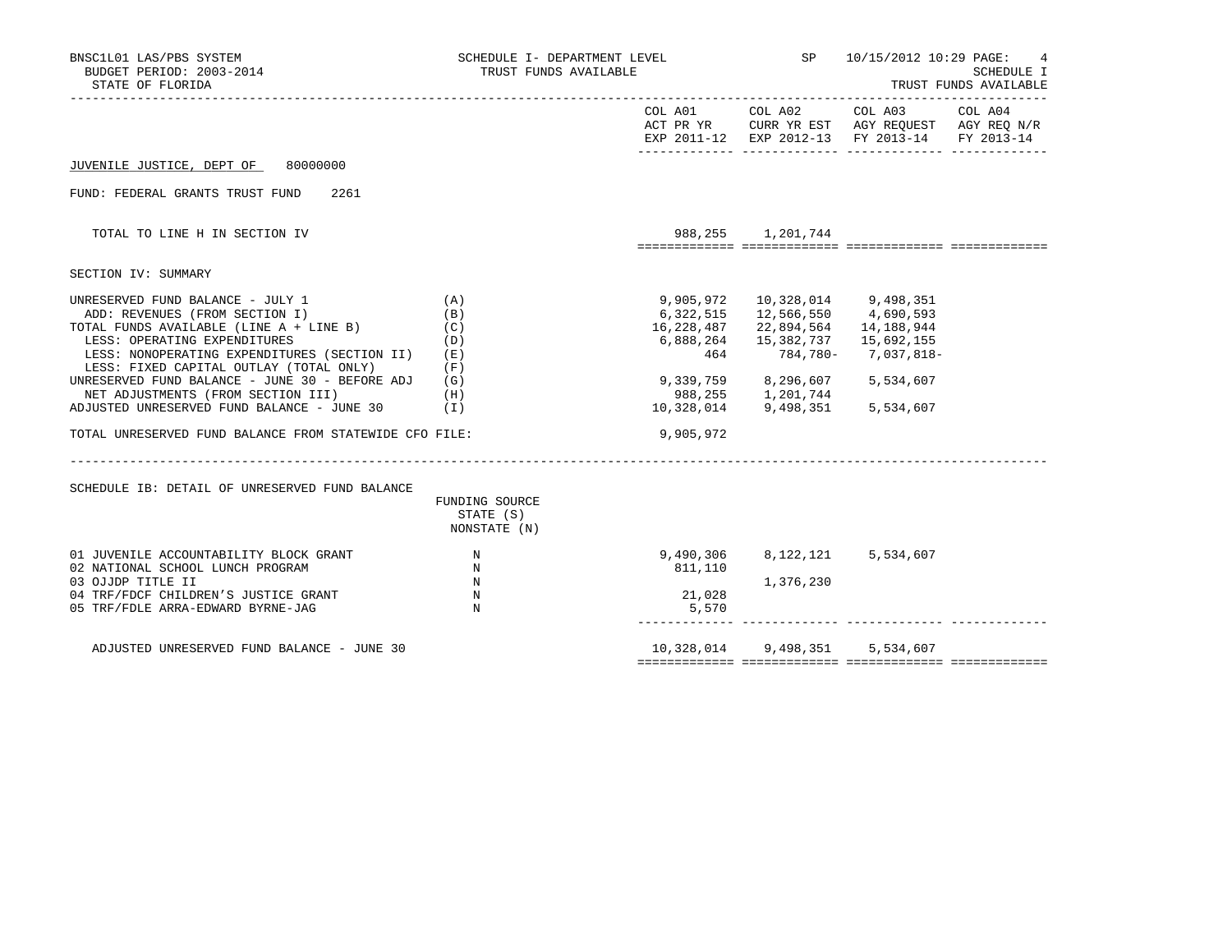|                                                                                                                                                                                                                                                                                                                                           |                                                        |                                                                                                             |              |                                         | EXP 2011-12 EXP 2012-13 FY 2013-14 FY 2013-14                                                                                                                                                                  |                    |  |
|-------------------------------------------------------------------------------------------------------------------------------------------------------------------------------------------------------------------------------------------------------------------------------------------------------------------------------------------|--------------------------------------------------------|-------------------------------------------------------------------------------------------------------------|--------------|-----------------------------------------|----------------------------------------------------------------------------------------------------------------------------------------------------------------------------------------------------------------|--------------------|--|
| JUVENILE JUSTICE, DEPT OF 80000000                                                                                                                                                                                                                                                                                                        |                                                        |                                                                                                             |              |                                         |                                                                                                                                                                                                                |                    |  |
| FUND: GRANTS AND DONATIONS TF 2339                                                                                                                                                                                                                                                                                                        |                                                        |                                                                                                             |              |                                         |                                                                                                                                                                                                                |                    |  |
| SECTION I: DETAIL OF REVENUES                                                                                                                                                                                                                                                                                                             | REVENUE CAP SVC<br>CODE                                | AUTH MATCHING %<br>$CHG$ $\approx$<br>ST I/C LOC I/C NO.                                                    | CFDA         |                                         |                                                                                                                                                                                                                |                    |  |
| 01 COST OF CARE<br>02 ALACHUA CO SHERIFF OFC 001100 NO<br>03 CITY OF GAINESVILLE 001100 NO<br>04 ST. LUCIE COUNTY BOCC 001100 NO<br>05 ANNIE E. CASEY FDN<br>06 TRF/FDHSMV-COMM PARTNER 001620 NO 8.0 320.080 0.00 0.00<br>07 MIAMI-DADE RENT REC 002101 NO 8.0 215.32 0.00 0.00<br>08 UNCLAIMED PROPERTY REC 003600 NO 0.0 717 0.00 0.00 | 000109 NO 0.0<br>8.0<br>8.0<br>8.0<br>001110 NO<br>0.0 | 985.039 0.00<br>0.00<br>215.32 0.00<br>215.32<br>0.00<br>0.00<br>215.32 0.00<br>0.00<br>215.32 0.00<br>0.00 | 0.00<br>0.00 | 4,773<br>140                            | 796, 227 796, 227 796, 227<br>90, 000 90, 000 22, 500<br>90, 000 90, 000 22, 500<br>201, 041 185, 576 46, 394<br>200,000<br>لان بان بان 200,000<br>18,272,826 17,940,919 18,272,826<br>238,016 114,049 238,016 |                    |  |
| TOTAL TO LINE B IN SECTION IV                                                                                                                                                                                                                                                                                                             |                                                        |                                                                                                             |              |                                         | 19,429,074 20,016,771 19,398,463                                                                                                                                                                               |                    |  |
| SECTION II: DETAIL OF NONOPERATING EXPENDITURES                                                                                                                                                                                                                                                                                           |                                                        | OBJECT TRANSFER CFDA<br>CODE<br>TO BE                                                                       | NO.          |                                         |                                                                                                                                                                                                                |                    |  |
| 01 REFUNDS<br>02 SERVICE CHARGE TO GENERAL REVENUE<br>03 SERVICE CHARGE TO GENERAL REVENUE<br>04 UNFUNDED BUDGET - COST OF CARE<br>05 UNFUNDED BUDGET - LOCAL AGREEMENTS<br>06 5% TRUST FUND RESERVE                                                                                                                                      |                                                        | 860000<br>880800<br>880800<br>899000<br>80400100<br>899000<br>999000                                        | 80900100     | 223,318                                 | $82,847$<br>1,392,989<br>1,392,989<br>2,150,978-<br>2,658,402-                                                                                                                                                 | 96,340-<br>874,945 |  |
| TOTAL TO LINE E IN SECTION IV                                                                                                                                                                                                                                                                                                             |                                                        |                                                                                                             |              |                                         | 1,699,154 629,334- 391,618-                                                                                                                                                                                    |                    |  |
| SECTION III: ADJUSTMENTS                                                                                                                                                                                                                                                                                                                  |                                                        | OBJECT<br>CODE                                                                                              |              |                                         |                                                                                                                                                                                                                |                    |  |
| 01 ADJUSTMENT TO LINE A<br>02 LONG-TERM LIABILITY ADJUSTMENT<br>03 ROUNDING ADJUSTMENT<br>04 SEPTEMBER REVERSIONS<br>05 SWFS ADJ #B8000004-CORRECTS APPROVED CF                                                                                                                                                                           |                                                        | 991000<br>991000<br>991000<br>991000<br>991000                                                              |              | 452<br>3,055,128<br>$\sim$ 11<br>2,500- | $116,642$ 329,794                                                                                                                                                                                              |                    |  |
| TOTAL TO LINE H IN SECTION IV                                                                                                                                                                                                                                                                                                             |                                                        |                                                                                                             |              |                                         | 3, 169, 733 329, 794                                                                                                                                                                                           |                    |  |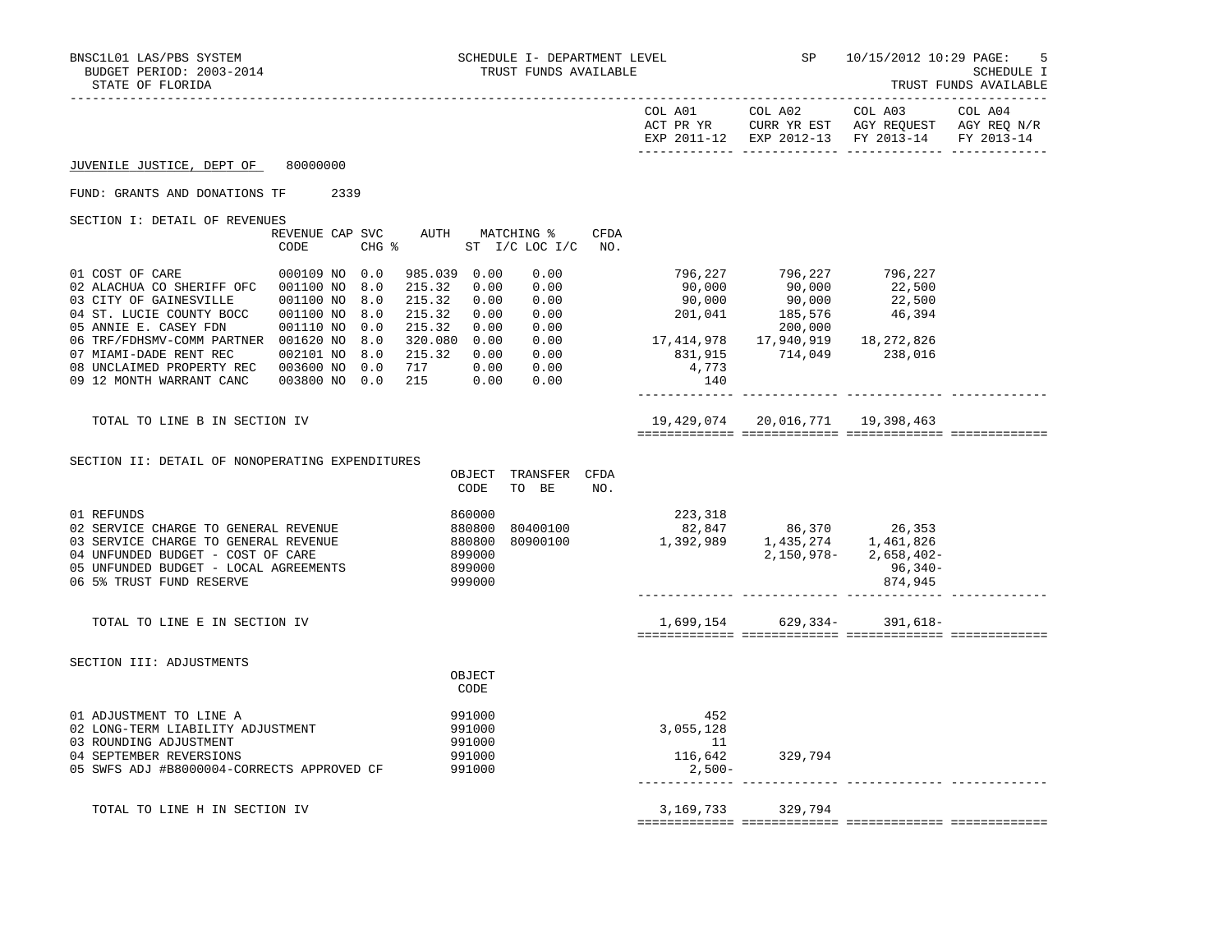| BNSC1L01 LAS/PBS SYSTEM<br>BUDGET PERIOD: 2003-2014<br>STATE OF FLORIDA                                                                                                                                                                                                                                                                                                                                                                                                                            | SCHEDULE I- DEPARTMENT LEVEL<br>TRUST FUNDS AVAILABLE                                               |                                      |                                                                                                                                                                                                                                                        | SP 10/15/2012 10:29 PAGE:                                                                              | 6<br>SCHEDULE I<br>TRUST FUNDS AVAILABLE |
|----------------------------------------------------------------------------------------------------------------------------------------------------------------------------------------------------------------------------------------------------------------------------------------------------------------------------------------------------------------------------------------------------------------------------------------------------------------------------------------------------|-----------------------------------------------------------------------------------------------------|--------------------------------------|--------------------------------------------------------------------------------------------------------------------------------------------------------------------------------------------------------------------------------------------------------|--------------------------------------------------------------------------------------------------------|------------------------------------------|
|                                                                                                                                                                                                                                                                                                                                                                                                                                                                                                    |                                                                                                     | COL A01                              |                                                                                                                                                                                                                                                        | COL A02 COL A03<br>ACT PR YR CURR YR EST AGY REQUEST AGY REQ N/R<br>EXP 2011-12 EXP 2012-13 FY 2013-14 | COL A04<br>FY 2013-14                    |
| JUVENILE JUSTICE, DEPT OF 80000000                                                                                                                                                                                                                                                                                                                                                                                                                                                                 |                                                                                                     |                                      |                                                                                                                                                                                                                                                        |                                                                                                        |                                          |
| FUND: GRANTS AND DONATIONS TF 2339                                                                                                                                                                                                                                                                                                                                                                                                                                                                 |                                                                                                     |                                      |                                                                                                                                                                                                                                                        |                                                                                                        |                                          |
| SECTION IV: SUMMARY                                                                                                                                                                                                                                                                                                                                                                                                                                                                                |                                                                                                     |                                      |                                                                                                                                                                                                                                                        |                                                                                                        |                                          |
| UNRESERVED FUND BALANCE - JULY 1<br>ADD: REVENUES (FROM SECTION I)<br>TOTAL FUNDS AVAILABLE (LINE A + LINE B)<br>LESS: OPERATING EXPENDITURES<br>LESS: NONOPERATING EXPENDITURES (SECTION II) (E)<br>LESS: FIXED CAPITAL OUTLAY (TOTAL ONLY)<br>UNRESERVED FUND BALANCE - JUNE 30 - BEFORE ADJ (G)<br>NET ADJUSTMENTS (FROM SECTION III)<br>ADJUSTED UNRESERVED FUND BALANCE - JUNE 30<br>TOTAL UNRESERVED FUND BALANCE FROM STATEWIDE CFO FILE:<br>SCHEDULE IB: DETAIL OF UNRESERVED FUND BALANCE | (A)<br>(B)<br>(C)<br>(D)<br>(F)<br>(H)<br>$(\top)$<br>FUNDING SOURCE<br>STATE (S)                   | 6,767,962<br>19,429,074<br>6,767,962 | 10,284,859 8,445,837<br>20,016,771 19,398,463<br>26,197,036 30,301,630 27,844,300<br>17,382,756 22,814,921 22,830,951<br>1,699,154 629,334- 391,618-<br>7, 115, 126 8, 116, 043 5, 404, 967<br>$3,169,733$ $329,794$<br>10,284,859 8,445,837 5,404,967 |                                                                                                        |                                          |
| 01 ALACHUA COUNTY SHERIFF OFFICE<br>02 ANNIE E. CASEY FOUNDATION<br>03 CITY OF GAINESVILLE<br>04 COST OF CARE<br>05 MIAMI-DADE RENT RECEIPTS<br>06 ON-GOING LITIGATION - FEMA<br>07 ON-GOING REFUNDS TO PARENTS-COST OF CARE<br>08 ST. LUCIE COUNTY BOCC<br>09 TRF/FDHSMV - COMMUNITY PARTNERSHIP                                                                                                                                                                                                  | NONSTATE (N)<br>S<br>$\mathbf S$<br>S<br>$\, \mathbb{S} \,$<br>S<br>$\,$ S<br>$\mathbf S$<br>S<br>S | 66,676<br>507,424                    | 66,075 58,879<br>137,006 187,006<br>59,480<br>$1,284,287$ 870,163 564,135<br>2,163,528<br>2,163,528<br>891,600 891,600 891,600<br>81,633 66,787<br>5,086,630 4,148,394 1,748,698                                                                       | 37,006                                                                                                 |                                          |
| ADJUSTED UNRESERVED FUND BALANCE - JUNE 30                                                                                                                                                                                                                                                                                                                                                                                                                                                         |                                                                                                     |                                      | 10,284,859 8,445,837 5,404,967                                                                                                                                                                                                                         |                                                                                                        |                                          |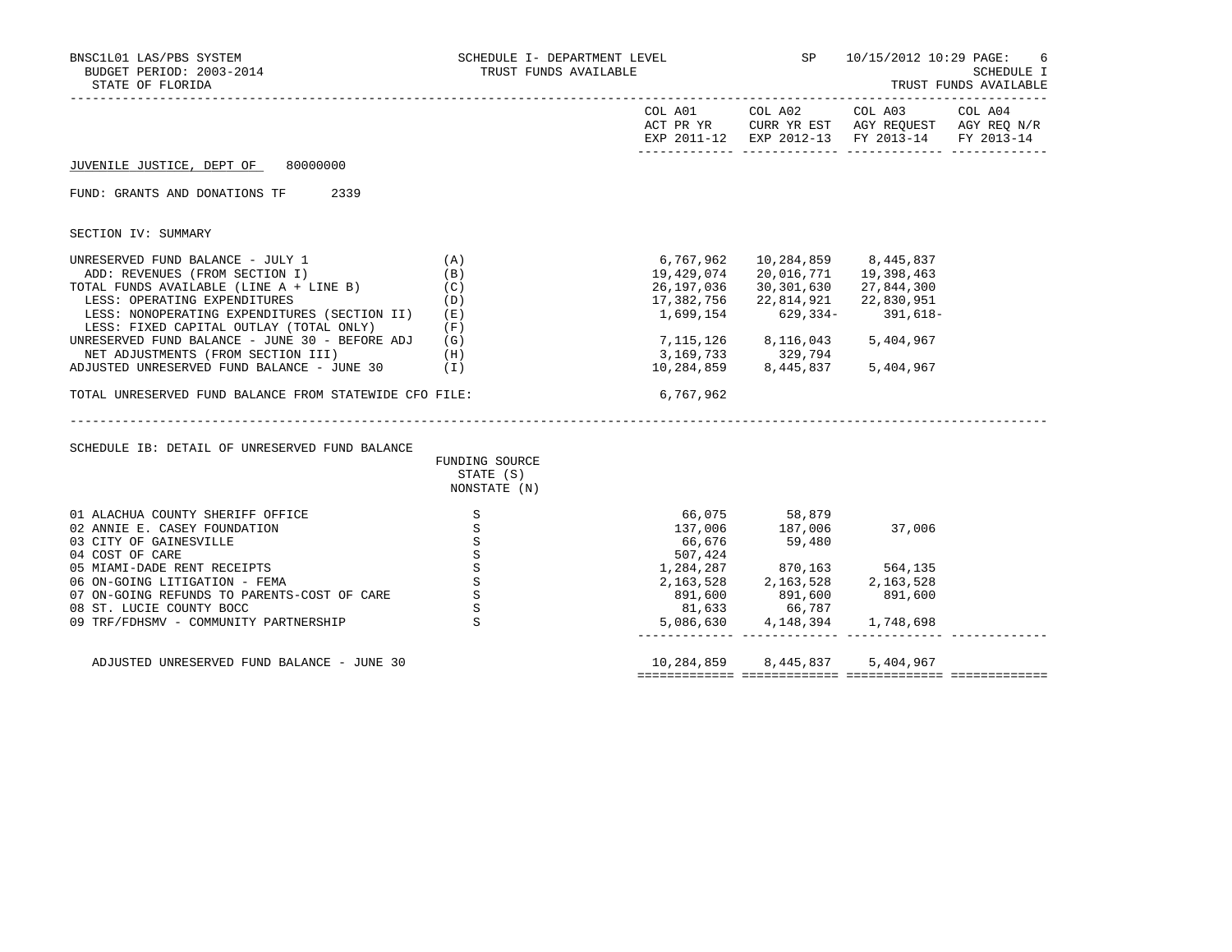| BNSC1L01 LAS/PBS SYSTEM<br>BUDGET PERIOD: 2003-2014<br>STATE OF FLORIDA                                                                                                                                                                                                                            |                                 | SCHEDULE I- DEPARTMENT LEVEL<br>TRUST FUNDS AVAILABLE<br>________________________________ |                         |                                                                                                                                   | SP 10/15/2012 10:29 PAGE:<br>-7<br>SCHEDULE I<br>TRUST FUNDS AVAILABLE |  |
|----------------------------------------------------------------------------------------------------------------------------------------------------------------------------------------------------------------------------------------------------------------------------------------------------|---------------------------------|-------------------------------------------------------------------------------------------|-------------------------|-----------------------------------------------------------------------------------------------------------------------------------|------------------------------------------------------------------------|--|
|                                                                                                                                                                                                                                                                                                    |                                 |                                                                                           |                         |                                                                                                                                   | EXP 2011-12 EXP 2012-13 FY 2013-14 FY 2013-14                          |  |
| JUVENILE JUSTICE, DEPT OF 80000000                                                                                                                                                                                                                                                                 |                                 |                                                                                           |                         |                                                                                                                                   |                                                                        |  |
| FUND: JUV CRIME PREV/ERLY INT TF 2415                                                                                                                                                                                                                                                              |                                 |                                                                                           |                         |                                                                                                                                   |                                                                        |  |
| SECTION I: DETAIL OF REVENUES<br>REVENUE CAP SVC AUTH MATCHING % CFDA<br>CHG % ST I/C LOC I/C NO.<br>CODE                                                                                                                                                                                          |                                 |                                                                                           |                         |                                                                                                                                   |                                                                        |  |
| 01 TRF/FDHSMV(2488)INV/CHN 001520 NO 8.0 320.08 0.00 0.00                                                                                                                                                                                                                                          |                                 |                                                                                           |                         |                                                                                                                                   | 288,389 275,820 272,533                                                |  |
| TOTAL TO LINE B IN SECTION IV                                                                                                                                                                                                                                                                      |                                 |                                                                                           |                         |                                                                                                                                   | 288,389 275,820 272,533                                                |  |
| SECTION II: DETAIL OF NONOPERATING EXPENDITURES                                                                                                                                                                                                                                                    | OBJECT TRANSFER CFDA<br>CODE    | TO BE<br>NO.                                                                              |                         |                                                                                                                                   |                                                                        |  |
| 01 SERVICE CHARGE TO GENERAL REVENUE<br>02 5% TRUST FUND RESERVE                                                                                                                                                                                                                                   | 880800 80900100<br>999000       |                                                                                           | 23, 196 22, 066 21, 803 |                                                                                                                                   | 12,688                                                                 |  |
| TOTAL TO LINE E IN SECTION IV                                                                                                                                                                                                                                                                      |                                 |                                                                                           |                         | 23,196 22,066 34,491                                                                                                              |                                                                        |  |
| SECTION III: ADJUSTMENTS                                                                                                                                                                                                                                                                           | OBJECT<br>CODE                  |                                                                                           |                         |                                                                                                                                   |                                                                        |  |
| 01 SEPTEMBER REVERSIONS                                                                                                                                                                                                                                                                            | 991000                          |                                                                                           | 992                     |                                                                                                                                   |                                                                        |  |
| TOTAL TO LINE H IN SECTION IV                                                                                                                                                                                                                                                                      |                                 |                                                                                           | 992                     |                                                                                                                                   |                                                                        |  |
| SECTION IV: SUMMARY                                                                                                                                                                                                                                                                                |                                 |                                                                                           |                         |                                                                                                                                   |                                                                        |  |
| UNRESERVED FUND BALANCE - JULY 1<br>ADD: REVENUES (FROM SECTION I)<br>TOTAL FUNDS AVAILABLE (LINE A + LINE B)<br>LESS: OPERATING EXPENDITURES<br>LESS: NONOPERATING EXPENDITURES (SECTION II) (E)<br>LESS: FIXED CAPITAL OUTLAY (TOTAL ONLY)<br>UNRESERVED FUND BALANCE - JUNE 30 - BEFORE ADJ (G) | (A)<br>(B)<br>(C)<br>(D)<br>(F) |                                                                                           | 406,886                 | 673,071 513,922<br>288, 389 275, 820 272, 533<br>695, 275 948, 891 786, 455<br>23, 196 22, 066 34, 491<br>672,079 513,922 339,061 |                                                                        |  |
| NET ADJUSTMENTS (FROM SECTION III)<br>ADJUSTED UNRESERVED FUND BALANCE - JUNE 30                                                                                                                                                                                                                   | (H)<br>(1)                      |                                                                                           | 992<br>673,071          | 513,922 339,061                                                                                                                   |                                                                        |  |
| TOTAL UNRESERVED FUND BALANCE FROM STATEWIDE CFO FILE:                                                                                                                                                                                                                                             |                                 |                                                                                           | 406,886                 |                                                                                                                                   |                                                                        |  |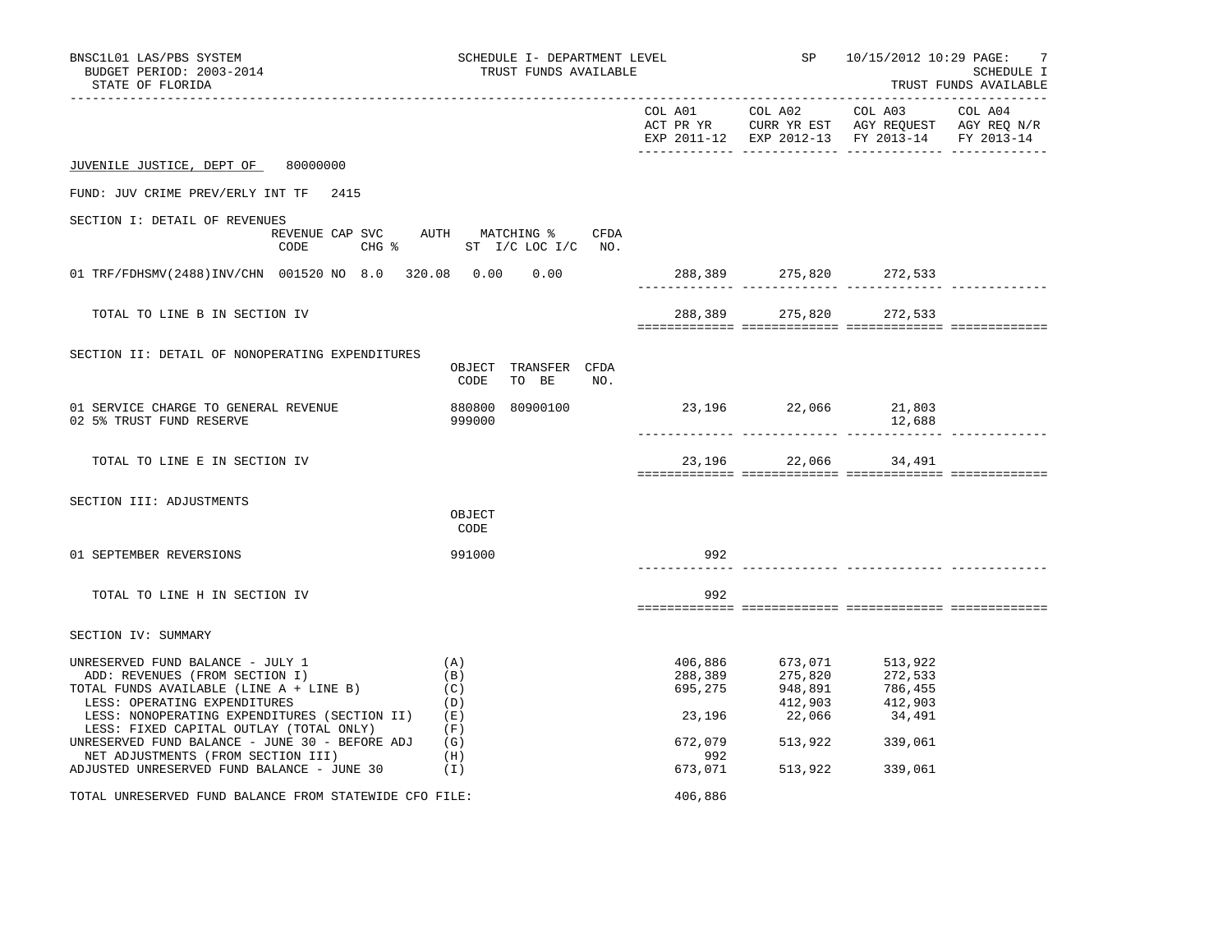| BNSC1L01 LAS/PBS SYSTEM<br>BUDGET PERIOD: 2003-2014<br>STATE OF FLORIDA | SCHEDULE I- DEPARTMENT LEVEL<br>TRUST FUNDS AVAILABLE |                                     | SP 10/15/2012 10:29 PAGE: 8           | SCHEDULE I<br>TRUST FUNDS AVAILABLE                     |             |
|-------------------------------------------------------------------------|-------------------------------------------------------|-------------------------------------|---------------------------------------|---------------------------------------------------------|-------------|
|                                                                         |                                                       | COL A01<br>ACT PR YR<br>EXP 2011-12 | COL A02<br>CURR YR EST<br>EXP 2012-13 | COL A03 COL A04<br>AGY REQUEST<br>FY 2013-14 FY 2013-14 | AGY REQ N/R |
| JUVENILE JUSTICE, DEPT OF 80000000                                      |                                                       |                                     |                                       |                                                         |             |
| FUND: JUV CRIME PREV/ERLY INT TF 2415                                   |                                                       |                                     |                                       |                                                         |             |
|                                                                         |                                                       |                                     |                                       |                                                         |             |
| SCHEDULE IB: DETAIL OF UNRESERVED FUND BALANCE                          | FUNDING SOURCE<br>STATE (S)                           |                                     |                                       |                                                         |             |
|                                                                         | NONSTATE (N)                                          |                                     |                                       |                                                         |             |
| 01 TRANSFER FROM FDHSMV - INVEST IN CHILDREN                            | - S                                                   |                                     |                                       | 673,071 513,922 339,061                                 |             |
| ADJUSTED UNRESERVED FUND BALANCE - JUNE 30                              |                                                       |                                     |                                       | 673,071 513,922 339,061                                 |             |
|                                                                         |                                                       |                                     |                                       |                                                         |             |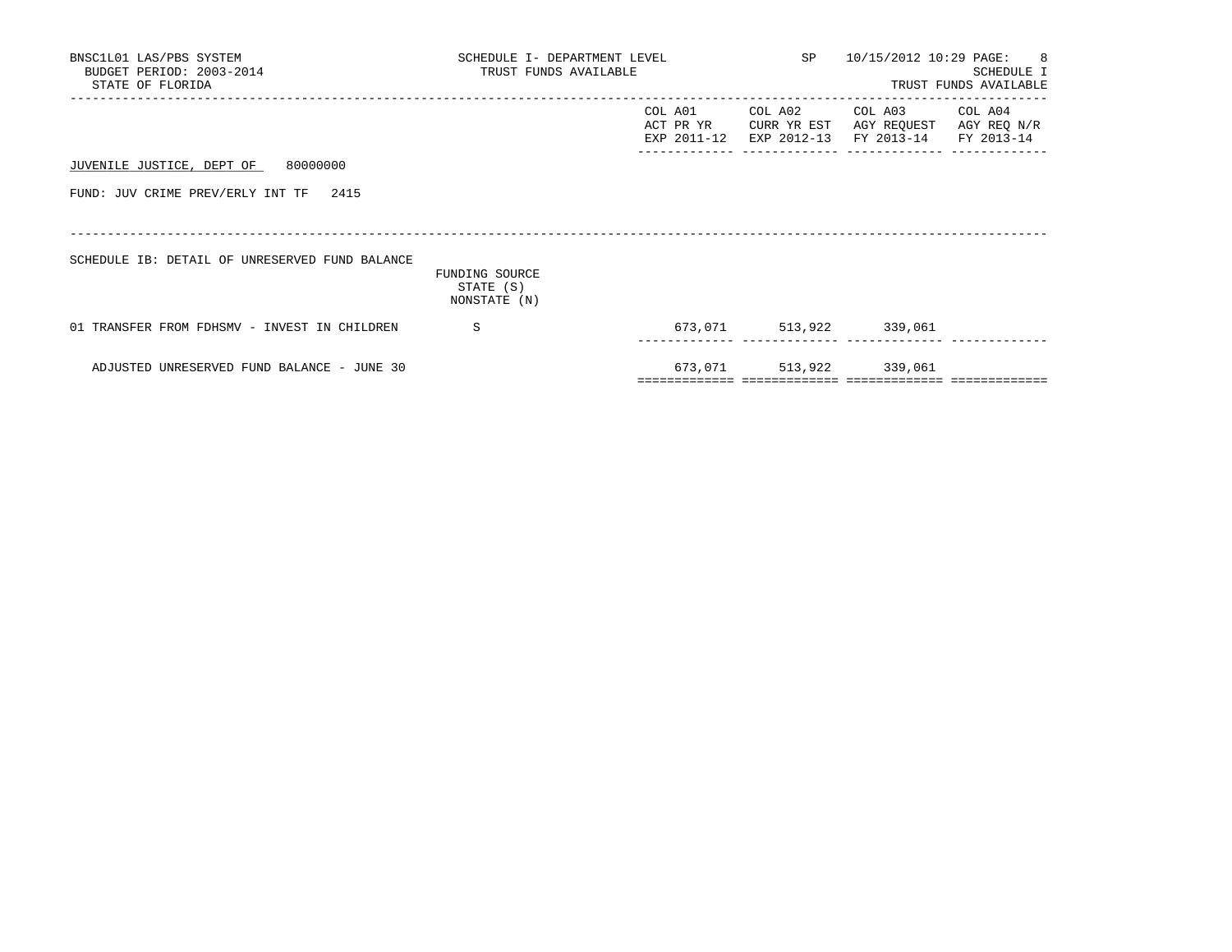| BNSC1L01 LAS/PBS SYSTEM<br>BUDGET PERIOD: 2003-2014<br>STATE OF FLORIDA                                                                                                                                                                                                                                                                    | SCHEDULE I- DEPARTMENT LEVEL<br>TRUST FUNDS AVAILABLE            |                                                      |                                             | SP 10/15/2012 10:29 PAGE:                                                                                                         | 9<br>SCHEDULE I<br>TRUST FUNDS AVAILABLE |
|--------------------------------------------------------------------------------------------------------------------------------------------------------------------------------------------------------------------------------------------------------------------------------------------------------------------------------------------|------------------------------------------------------------------|------------------------------------------------------|---------------------------------------------|-----------------------------------------------------------------------------------------------------------------------------------|------------------------------------------|
|                                                                                                                                                                                                                                                                                                                                            |                                                                  |                                                      |                                             | COL A01 COL A02 COL A03 COL A04<br>ACT PR YR CURR YR EST AGY REQUEST AGY REQ N/R<br>EXP 2011-12 EXP 2012-13 FY 2013-14 FY 2013-14 |                                          |
| JUVENILE JUSTICE, DEPT OF 80000000                                                                                                                                                                                                                                                                                                         |                                                                  |                                                      |                                             |                                                                                                                                   |                                          |
| FUND: JUVENILE JUSTICE TRNG TF 2417                                                                                                                                                                                                                                                                                                        |                                                                  |                                                      |                                             |                                                                                                                                   |                                          |
| SECTION I: DETAIL OF REVENUES<br>CODE                                                                                                                                                                                                                                                                                                      | REVENUE CAP SVC AUTH MATCHING % CFDA<br>CHG % ST I/C LOC I/C NO. |                                                      |                                             |                                                                                                                                   |                                          |
| 01 NONCRIMINAL TRAFFIC VIO 001200 NO 8.0 318.14 0.00 0.00                                                                                                                                                                                                                                                                                  |                                                                  |                                                      | 1,852,311 1,683,537 1,530,142               |                                                                                                                                   |                                          |
| TOTAL TO LINE B IN SECTION IV                                                                                                                                                                                                                                                                                                              |                                                                  |                                                      | 1,852,311 1,683,537 1,530,142               |                                                                                                                                   |                                          |
| SECTION II: DETAIL OF NONOPERATING EXPENDITURES                                                                                                                                                                                                                                                                                            | OBJECT TRANSFER CFDA<br>TO BE<br>CODE<br>NO.                     |                                                      |                                             |                                                                                                                                   |                                          |
| 01 SERVICE CHARGE TO GENERAL REVENUE<br>02 UNFUNDED BUDGET - STAFF DEVELOPMENT<br>03 5% TRUST FUND RESERVE                                                                                                                                                                                                                                 | 880800 80750100<br>899000<br>999000                              | $148,185$ $134,683$ $122,411$<br>$75,361 1,429,939-$ |                                             | 77,443                                                                                                                            |                                          |
| TOTAL TO LINE E IN SECTION IV                                                                                                                                                                                                                                                                                                              |                                                                  |                                                      |                                             | 148,185 59,322 1,230,085-                                                                                                         |                                          |
| SECTION III: ADJUSTMENTS                                                                                                                                                                                                                                                                                                                   |                                                                  |                                                      |                                             |                                                                                                                                   |                                          |
|                                                                                                                                                                                                                                                                                                                                            | OBJECT<br>CODE                                                   |                                                      |                                             |                                                                                                                                   |                                          |
| 01 ROUNDING ADJUSTMENT<br>02 SEPTEMBER REVERSIONS<br>03 SERVICE CHARGE TO GENERAL REVENUE ADJMT                                                                                                                                                                                                                                            | 991000<br>991000<br>991000                                       | $\sim$ 1<br>20                                       | 235,967 285,068                             |                                                                                                                                   |                                          |
| TOTAL TO LINE H IN SECTION IV                                                                                                                                                                                                                                                                                                              |                                                                  |                                                      | 235,988 285,068                             |                                                                                                                                   |                                          |
| SECTION IV: SUMMARY                                                                                                                                                                                                                                                                                                                        |                                                                  |                                                      |                                             |                                                                                                                                   |                                          |
| UNRESERVED FUND BALANCE - JULY 1<br>ADD: REVENUES (FROM SECTION I)<br>TOTAL FUNDS AVAILABLE (LINE A + LINE B)<br>LESS: OPERATING EXPENDITURES<br>LESS: NONOPERATING EXPENDITURES (SECTION II) (E)<br>LESS: FIXED CAPITAL OUTLAY (TOTAL ONLY)<br>UNRESERVED FUND BALANCE - JUNE 30 - BEFORE ADJ $(G)$<br>NET ADJUSTMENTS (FROM SECTION III) | (A)<br>(B)<br>(C)<br>(D)<br>(F)<br>(H)                           | 614,956<br>235,988                                   | 1, 131, 120 850, 944<br>285,068-<br>285,068 | 1,852,311 1,683,537 1,530,142<br>2,983,431 2,534,481 1,530,142<br>2,220,290 2,760,227 2,760,227<br>148,185 59,322 1,230,085-      |                                          |
| ADJUSTED UNRESERVED FUND BALANCE - JUNE 30                                                                                                                                                                                                                                                                                                 | (1)                                                              | 850,944                                              |                                             |                                                                                                                                   |                                          |
| TOTAL UNRESERVED FUND BALANCE FROM STATEWIDE CFO FILE:                                                                                                                                                                                                                                                                                     |                                                                  | 1,131,120                                            |                                             |                                                                                                                                   |                                          |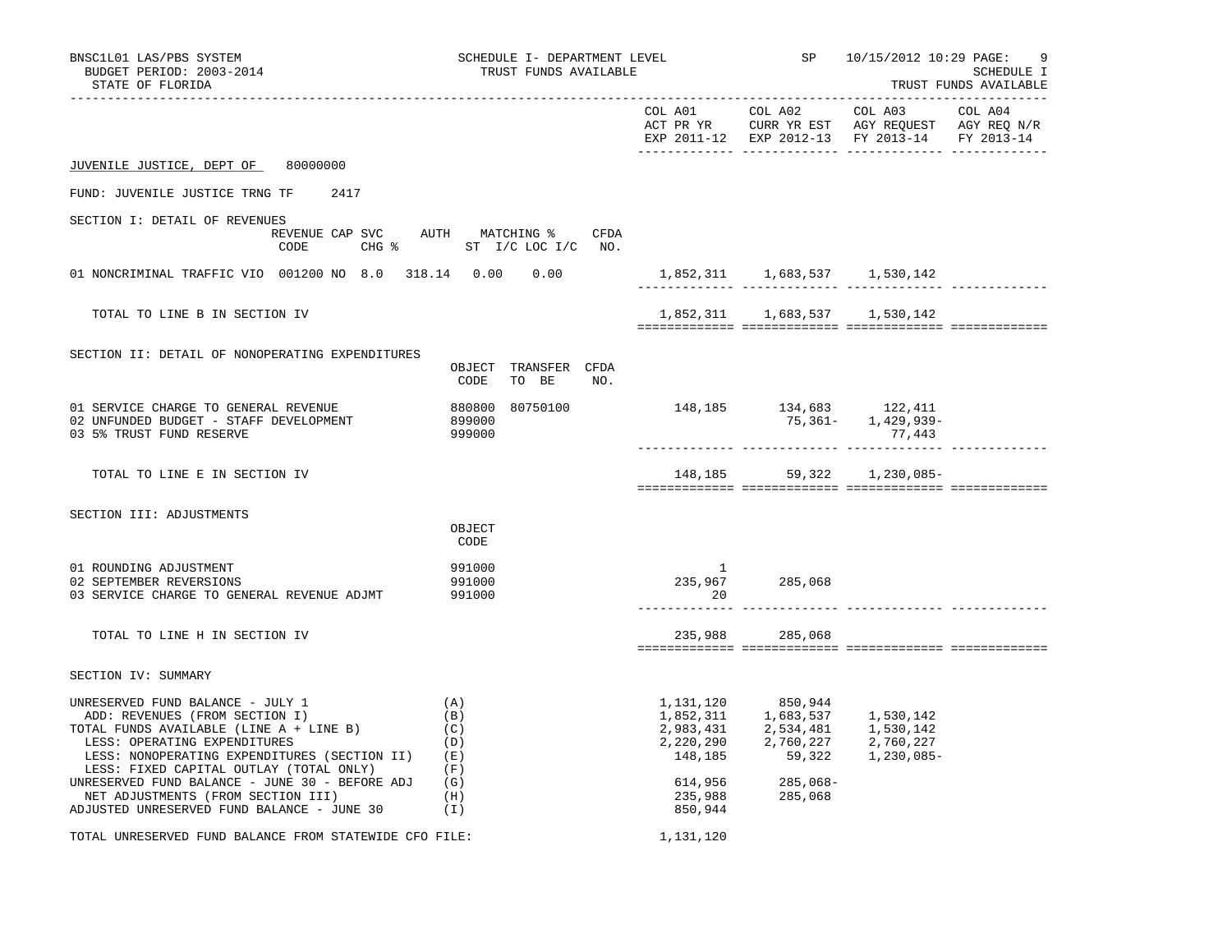| BNSC1L01 LAS/PBS SYSTEM<br>BUDGET PERIOD: 2003-2014<br>STATE OF FLORIDA | SCHEDULE I- DEPARTMENT LEVEL<br>TRUST FUNDS AVAILABLE |                                     | SP <sub>2</sub>                       | 10/15/2012 10:29 PAGE: 10                                           | SCHEDULE I<br>TRUST FUNDS AVAILABLE |
|-------------------------------------------------------------------------|-------------------------------------------------------|-------------------------------------|---------------------------------------|---------------------------------------------------------------------|-------------------------------------|
|                                                                         |                                                       | COL A01<br>ACT PR YR<br>EXP 2011-12 | COL A02<br>CURR YR EST<br>EXP 2012-13 | COL A03 COL A04<br>AGY REQUEST AGY REQ N/R<br>FY 2013-14 FY 2013-14 |                                     |
| JUVENILE JUSTICE, DEPT OF 80000000                                      |                                                       |                                     |                                       |                                                                     |                                     |
| 2417<br>FUND: JUVENILE JUSTICE TRNG TF                                  |                                                       |                                     |                                       |                                                                     |                                     |
|                                                                         |                                                       |                                     |                                       |                                                                     |                                     |
| SCHEDULE IB: DETAIL OF UNRESERVED FUND BALANCE                          | FUNDING SOURCE                                        |                                     |                                       |                                                                     |                                     |
|                                                                         | STATE (S)<br>NONSTATE (N)                             |                                     |                                       |                                                                     |                                     |
| 01 NONCRIMINAL TRAFFIC VIOLATIONS                                       | S                                                     | 850,944                             |                                       |                                                                     |                                     |
| ADJUSTED UNRESERVED FUND BALANCE - JUNE 30                              |                                                       | 850,944                             |                                       |                                                                     |                                     |
|                                                                         |                                                       |                                     |                                       |                                                                     |                                     |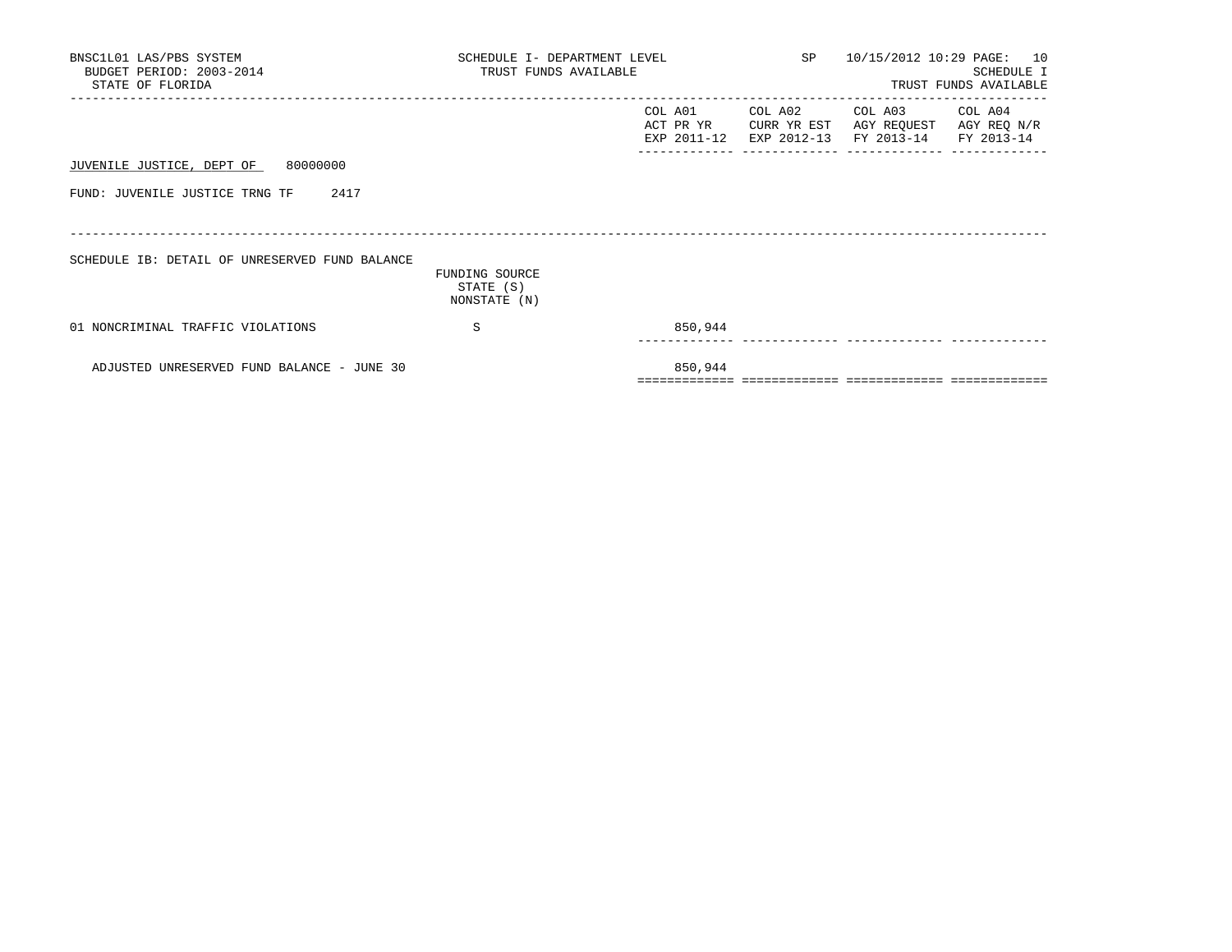| BNSC1L01 LAS/PBS SYSTEM<br>BUDGET PERIOD: 2003-2014<br>STATE OF FLORIDA                                                                                                                                                                                                                    | SCHEDULE I- DEPARTMENT LEVEL<br>TRUST FUNDS AVAILABLE                                    |                                                                  |                                                                  | SP 10/15/2012 10:29 PAGE: 11                                                                              | SCHEDULE I<br>TRUST FUNDS AVAILABLE |
|--------------------------------------------------------------------------------------------------------------------------------------------------------------------------------------------------------------------------------------------------------------------------------------------|------------------------------------------------------------------------------------------|------------------------------------------------------------------|------------------------------------------------------------------|-----------------------------------------------------------------------------------------------------------|-------------------------------------|
|                                                                                                                                                                                                                                                                                            |                                                                                          |                                                                  | COL A01 COL A02                                                  | COL A03<br>ACT PR YR CURR YR EST AGY REQUEST AGY REQ N/R<br>EXP 2011-12 EXP 2012-13 FY 2013-14 FY 2013-14 | COL A04                             |
| JUVENILE JUSTICE, DEPT OF<br>80000000                                                                                                                                                                                                                                                      |                                                                                          |                                                                  |                                                                  |                                                                                                           |                                     |
| FUND: SOCIAL SVCS BLK GRT TF<br>2639                                                                                                                                                                                                                                                       |                                                                                          |                                                                  |                                                                  |                                                                                                           |                                     |
| SECTION I: DETAIL OF REVENUES<br>CODE<br>$CHG$ %                                                                                                                                                                                                                                           | REVENUE CAP SVC AUTH MATCHING %<br>CFDA<br>ST I/C LOC I/C NO.                            |                                                                  |                                                                  |                                                                                                           |                                     |
| 01 TRF/FDCF (2639) SSBG<br>02 REFUNDS<br>001800 NO 0.0                                                                                                                                                                                                                                     | 001510 NO 0.0 216.103 0.00 0.00 93.667 49,890,208 49,890,208 49,890,208<br>215 0.00 0.00 | 165,545                                                          |                                                                  |                                                                                                           |                                     |
| TOTAL TO LINE B IN SECTION IV                                                                                                                                                                                                                                                              |                                                                                          |                                                                  | 50,055,753 49,890,208 49,890,208                                 |                                                                                                           |                                     |
| SECTION II: DETAIL OF NONOPERATING EXPENDITURES                                                                                                                                                                                                                                            | OBJECT TRANSFER CFDA<br>CODE<br>TO BE<br>NO.                                             |                                                                  |                                                                  |                                                                                                           |                                     |
| TOTAL TO LINE E IN SECTION IV                                                                                                                                                                                                                                                              |                                                                                          |                                                                  |                                                                  |                                                                                                           |                                     |
| SECTION III: ADJUSTMENTS                                                                                                                                                                                                                                                                   | OBJECT<br>CODE                                                                           |                                                                  |                                                                  |                                                                                                           |                                     |
| 01 ROUNDING ADJUSTMENT<br>02 SEPTEMBER REVERSIONS                                                                                                                                                                                                                                          | 991000<br>991000                                                                         | 2                                                                | 232,344 120,873                                                  |                                                                                                           |                                     |
| TOTAL TO LINE H IN SECTION IV                                                                                                                                                                                                                                                              |                                                                                          |                                                                  | 232,346 120,873                                                  |                                                                                                           |                                     |
| SECTION IV: SUMMARY                                                                                                                                                                                                                                                                        |                                                                                          |                                                                  |                                                                  |                                                                                                           |                                     |
| UNRESERVED FUND BALANCE - JULY 1<br>ADD: REVENUES (FROM SECTION I)<br>TOTAL FUNDS AVAILABLE (LINE A + LINE B)<br>LESS: OPERATING EXPENDITURES<br>LESS: NONOPERATING EXPENDITURES (SECTION II)<br>LESS: FIXED CAPITAL OUTLAY (TOTAL ONLY)<br>UNRESERVED FUND BALANCE - JUNE 30 - BEFORE ADJ | (A)<br>(B)<br>(C)<br>(D)<br>(E)<br>(F)<br>(G)                                            | 2,314,450<br>50,055,753<br>52,370,203<br>47,568,793<br>4,801,410 | 5,033,756<br>49,890,208<br>54,923,964<br>49,890,208<br>5,033,756 | 5,154,629<br>49,890,208<br>55,044,837<br>49,890,208<br>5,154,629                                          |                                     |
| NET ADJUSTMENTS (FROM SECTION III)<br>ADJUSTED UNRESERVED FUND BALANCE - JUNE 30                                                                                                                                                                                                           | (H)<br>(1)                                                                               | 232,346<br>5,033,756                                             | 120,873<br>5,154,629                                             | 5, 154, 629                                                                                               |                                     |
| TOTAL UNRESERVED FUND BALANCE FROM STATEWIDE CFO FILE:                                                                                                                                                                                                                                     |                                                                                          | 2,314,450                                                        |                                                                  |                                                                                                           |                                     |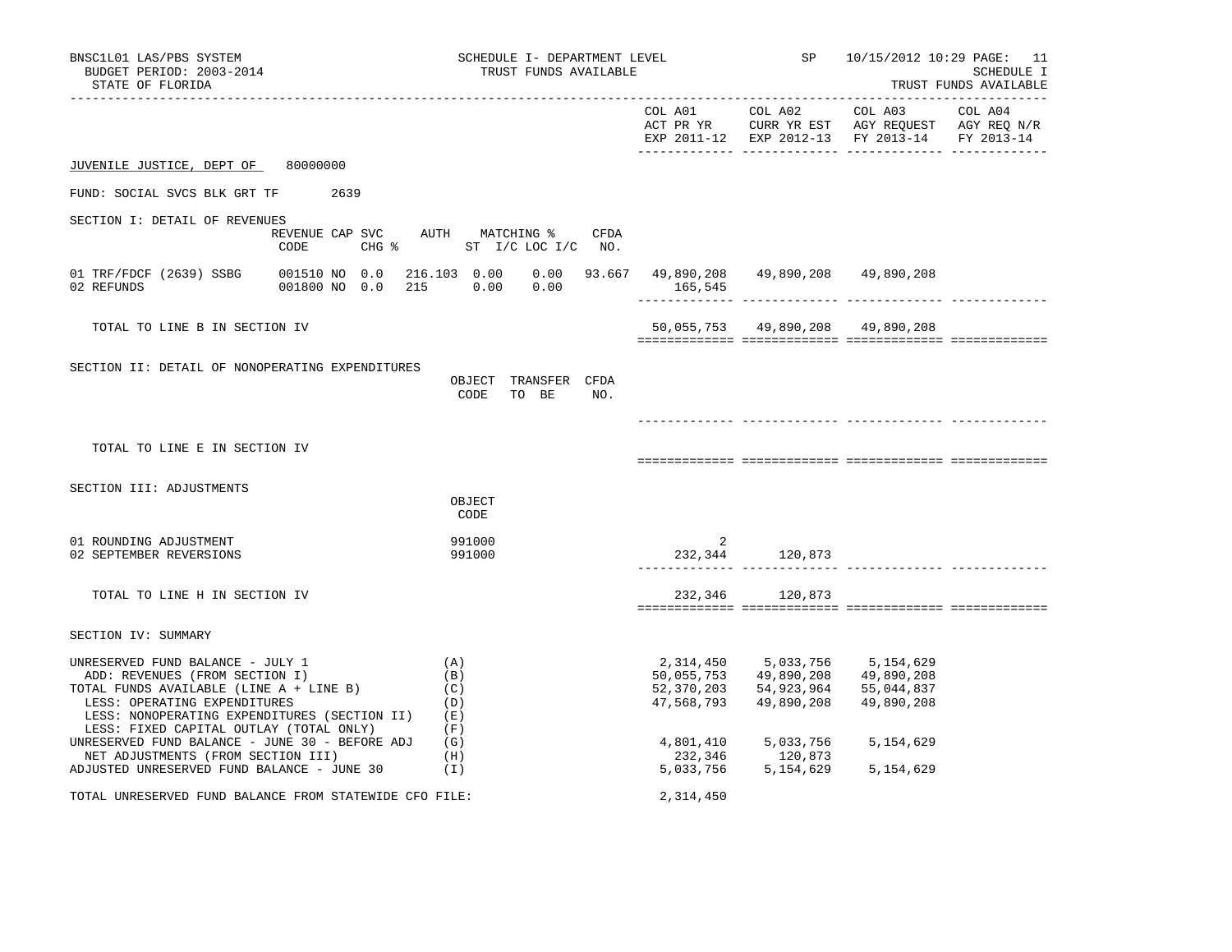| BNSC1L01 LAS/PBS SYSTEM<br>BUDGET PERIOD: 2003-2014<br>STATE OF FLORIDA | SCHEDULE I- DEPARTMENT LEVEL<br>TRUST FUNDS AVAILABLE |                                       | SP 10/15/2012 10:29 PAGE: 12          | SCHEDULE I<br>TRUST FUNDS AVAILABLE             |                        |
|-------------------------------------------------------------------------|-------------------------------------------------------|---------------------------------------|---------------------------------------|-------------------------------------------------|------------------------|
|                                                                         |                                                       | COL A01<br>ACT PR YR<br>EXP 2011-12   | COL A02<br>CURR YR EST<br>EXP 2012-13 | COL A03<br>AGY REQUEST<br>FY 2013-14 FY 2013-14 | COL A04<br>AGY REQ N/R |
| JUVENILE JUSTICE, DEPT OF 80000000                                      |                                                       |                                       |                                       |                                                 |                        |
| FUND: SOCIAL SVCS BLK GRT TF<br>2639                                    |                                                       |                                       |                                       |                                                 |                        |
| SCHEDULE IB: DETAIL OF UNRESERVED FUND BALANCE                          | FUNDING SOURCE<br>STATE (S)<br>NONSTATE (N)           |                                       |                                       |                                                 |                        |
| 01 SOCIAL SERVICES BLOCK GRANT - FEDERAL                                | $_{\rm N}$                                            |                                       |                                       | 5,033,756 5,154,629 5,154,629                   |                        |
| ADJUSTED UNRESERVED FUND BALANCE - JUNE 30                              |                                                       | ===================================== |                                       | 5,033,756 5,154,629 5,154,629                   |                        |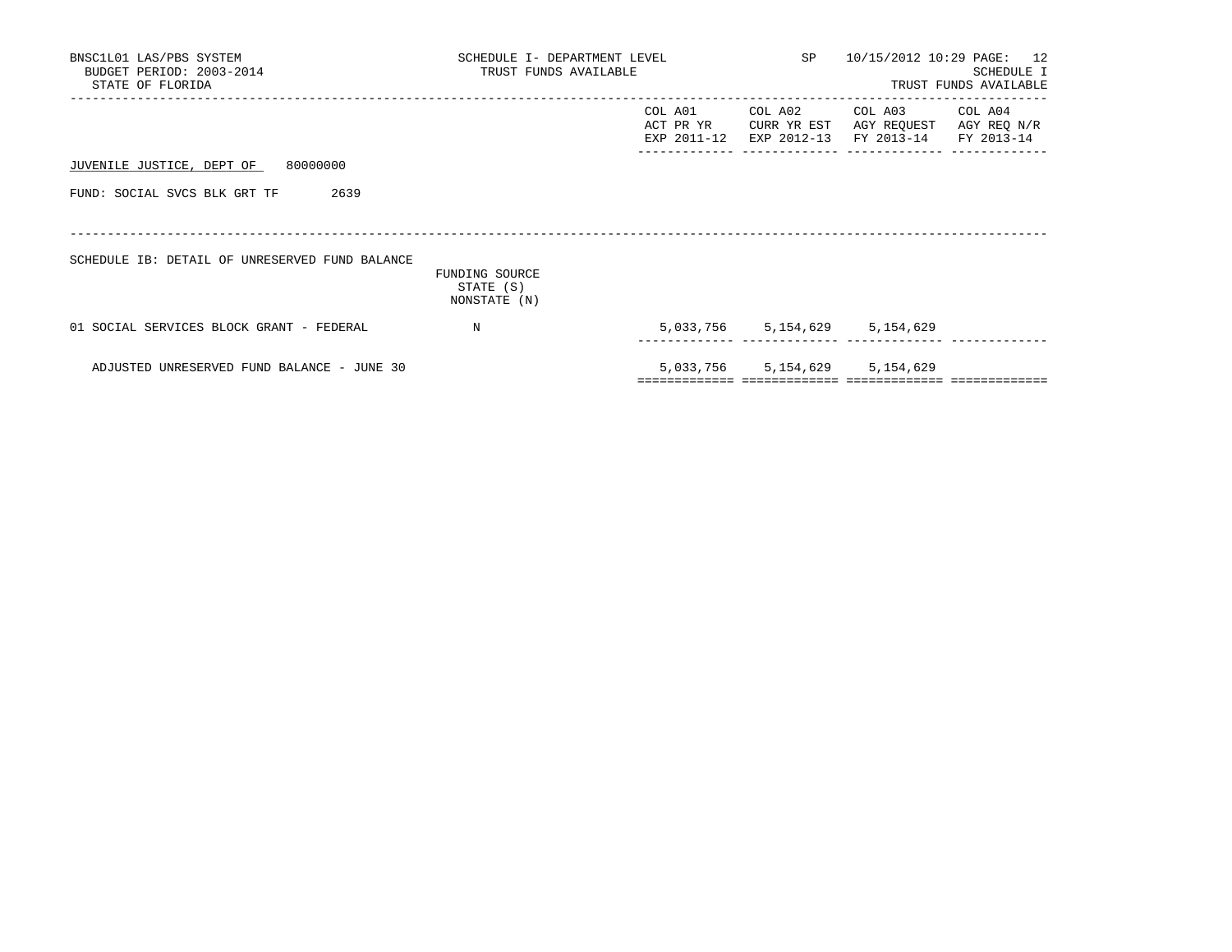| BNSC1L01 LAS/PBS SYSTEM<br>BUDGET PERIOD: 2003-2014<br>STATE OF FLORIDA                                                                                                                                                                      | SCHEDULE I- DEPARTMENT LEVEL<br>TRUST FUNDS AVAILABLE<br>------------------- |                                                                                      |                                                        | <b>SP</b>                                                                                                                                                                                          | 10/15/2012 10:29 PAGE: 13<br>SCHEDULE I<br>TRUST FUNDS AVAILABLE                                                                  |  |
|----------------------------------------------------------------------------------------------------------------------------------------------------------------------------------------------------------------------------------------------|------------------------------------------------------------------------------|--------------------------------------------------------------------------------------|--------------------------------------------------------|----------------------------------------------------------------------------------------------------------------------------------------------------------------------------------------------------|-----------------------------------------------------------------------------------------------------------------------------------|--|
|                                                                                                                                                                                                                                              |                                                                              |                                                                                      |                                                        |                                                                                                                                                                                                    | COL A01 COL A02 COL A03 COL A04<br>ACT PR YR CURR YR EST AGY REQUEST AGY REQ N/R<br>EXP 2011-12 EXP 2012-13 FY 2013-14 FY 2013-14 |  |
| JUVENILE JUSTICE, DEPT OF                                                                                                                                                                                                                    | 80000000                                                                     |                                                                                      |                                                        |                                                                                                                                                                                                    |                                                                                                                                   |  |
| FUND: SHARED CO/STATE JUV DET TF 2685                                                                                                                                                                                                        |                                                                              |                                                                                      |                                                        |                                                                                                                                                                                                    |                                                                                                                                   |  |
| SECTION I: DETAIL OF REVENUES                                                                                                                                                                                                                |                                                                              |                                                                                      |                                                        |                                                                                                                                                                                                    |                                                                                                                                   |  |
|                                                                                                                                                                                                                                              | REVENUE CAP SVC AUTH MATCHING %<br>CODE                                      | CFDA<br>CHG % ST I/C LOC I/C NO.                                                     |                                                        |                                                                                                                                                                                                    |                                                                                                                                   |  |
| 01 FEES-NSF<br>02 PREDISP DETN LOCAL GOVT 000126 NO 0.0<br>03 TRF FROM GR (1000) 001500 NO 0.0                                                                                                                                               | 000100 YES 0.0                                                               | 215 0.00<br>0.00<br>985.686 0.00<br>$0.00$<br>$0.00$<br>985.686 0.00<br>0.00<br>0.00 | 15<br>64,272,291 70,296,829 69,394,916<br>2,075<br>100 | 4,071,044 3,883,853 3,883,853                                                                                                                                                                      |                                                                                                                                   |  |
| TOTAL TO LINE B IN SECTION IV                                                                                                                                                                                                                |                                                                              |                                                                                      |                                                        | 68,345,525 74,180,682 73,278,769                                                                                                                                                                   |                                                                                                                                   |  |
| SECTION II: DETAIL OF NONOPERATING EXPENDITURES                                                                                                                                                                                              |                                                                              | OBJECT TRANSFER CFDA<br>CODE TO BE<br>NO.                                            |                                                        |                                                                                                                                                                                                    |                                                                                                                                   |  |
| TOTAL TO LINE E IN SECTION IV                                                                                                                                                                                                                |                                                                              |                                                                                      |                                                        |                                                                                                                                                                                                    |                                                                                                                                   |  |
| SECTION III: ADJUSTMENTS                                                                                                                                                                                                                     |                                                                              | OBJECT<br>CODE                                                                       |                                                        |                                                                                                                                                                                                    |                                                                                                                                   |  |
| 01 ROUNDING ADJUSTMENT<br>02 SEPTEMBER REVERSIONS                                                                                                                                                                                            |                                                                              | 991000<br>991000                                                                     | 6                                                      | 967, 182 729, 740                                                                                                                                                                                  |                                                                                                                                   |  |
| TOTAL TO LINE H IN SECTION IV                                                                                                                                                                                                                |                                                                              |                                                                                      |                                                        | 967,188 729,740                                                                                                                                                                                    |                                                                                                                                   |  |
| SECTION IV: SUMMARY                                                                                                                                                                                                                          |                                                                              |                                                                                      |                                                        |                                                                                                                                                                                                    |                                                                                                                                   |  |
| UNRESERVED FUND BALANCE - JULY 1<br>ADD: REVENUES (FROM SECTION I)<br>TOTAL FUNDS AVAILABLE (LINE A + LINE B)<br>LESS: OPERATING EXPENDITURES<br>LESS: NONOPERATING EXPENDITURES (SECTION II) (E)<br>LESS: FIXED CAPITAL OUTLAY (TOTAL ONLY) |                                                                              | (A)<br>(B)<br>(C)<br>(D)<br>(F)                                                      | 2,558,098<br>68,345,525<br>70,903,623<br>68,721,071    | 3,149,740<br>74,180,682<br>77,330,422<br>74,180,682                                                                                                                                                | 3,879,480<br>73,278,769<br>77,158,249<br>73,278,769                                                                               |  |
| UNRESERVED FUND BALANCE - JUNE 30 - BEFORE ADJ<br>NET ADJUSTMENTS (FROM SECTION III)<br>ADJUSTED UNRESERVED FUND BALANCE - JUNE 30                                                                                                           |                                                                              | (G)<br>(H)<br>(I)                                                                    |                                                        | $\begin{array}{cccc} 2\, , 182 \, , 552 & 3 \, , 149 \, , 740 & 3 \, , 879 \, , 480 \\ 967 \, , 188 & 729 \, , 740 \\ 3 \, , 149 \, , 740 & 3 \, , 879 \, , 480 & 3 \, , 879 \, , 480 \end{array}$ |                                                                                                                                   |  |
| TOTAL UNRESERVED FUND BALANCE FROM STATEWIDE CFO FILE:                                                                                                                                                                                       |                                                                              |                                                                                      | 2,558,098                                              |                                                                                                                                                                                                    |                                                                                                                                   |  |